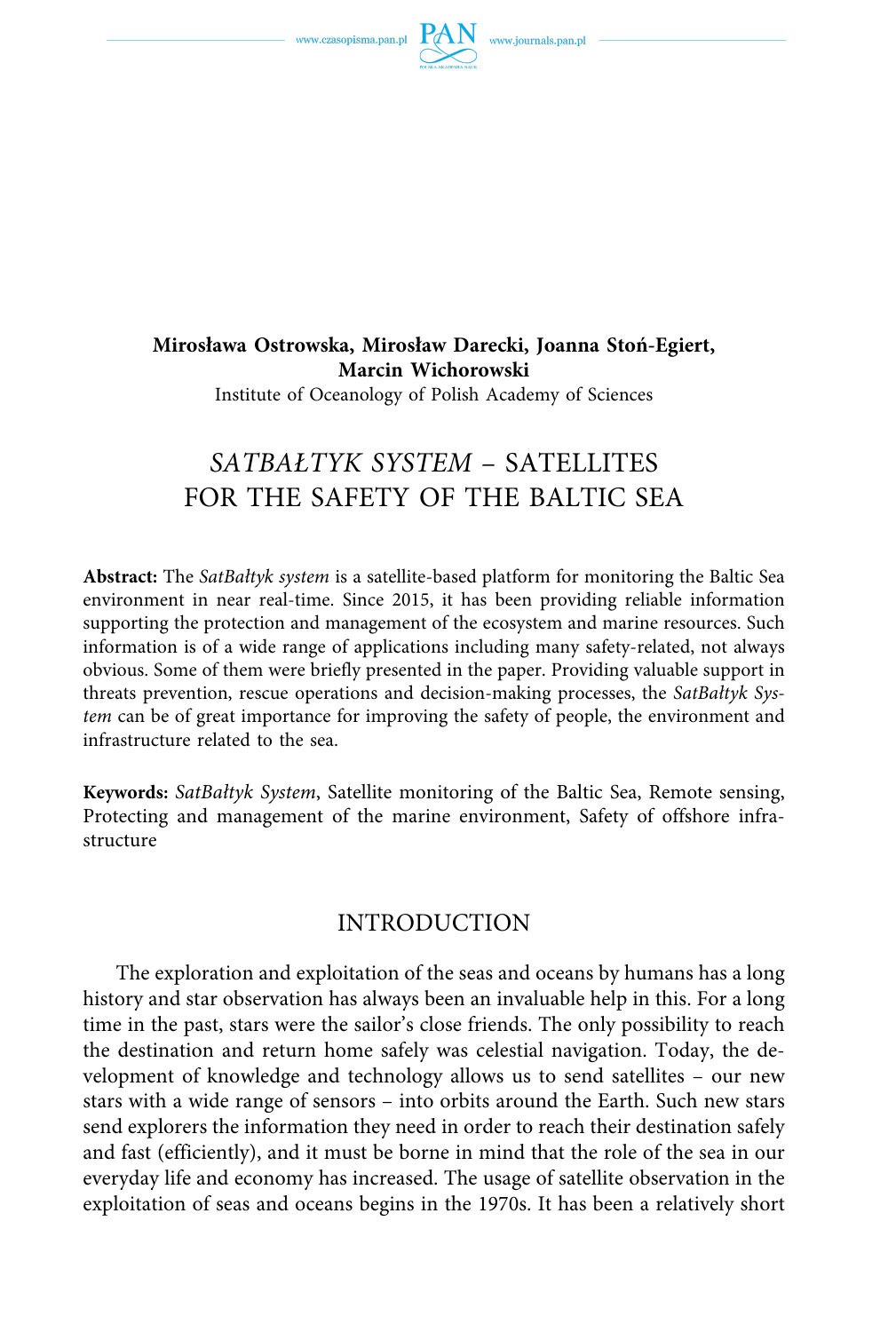

time since then, but satellites systematically monitor large areas and they are an ideal platform for observing the seas and oceans. It is safe to say, that the surge in application of space technologies started a new era in many areas of human activity related to the sea.

The development of technology makes it possible to place on board advanced sensors recording with high resolution subtle changes of various characteristics describing phenomena occurring in the surface layer of the seas. The operators of publicly funded satellite missions undertake a number of activities to facilitate the access and interpretation of satellite data. Among the possibilities of using satellite techniques the most important are associated with broadly understood safety issues. Safe navigation, rescue missions saving human life, safety of offshore investments, are all very important and topical issues. But the most important for our future is the safety of the seas and oceans themselves. The seas are used more and more intensively. More and more people inhabit coastal areas, the industry is developing and infrastructure is being built, industrial and agricultural pollution flows down the rivers. Marine ecosystems are functioning under increasing pressure from human activity. In the long term, this could degrade the marine environment and, consequently, adversely affect living conditions throughout the biosphere. If we want to ensure safety for the next generations, we must focus on ecological safety of the seas and oceans. This is particularly evident in coastal regions and inland seas where changes caused by anthropological impact are the fastest.

# THE *SATBAŁTYK SYSTEM*

An example of such an ecosystem, changing under the influence of various factors related to the development of civilization, is the Baltic Sea, surrounded by countries with highly developed industry and agriculture. Reliable impact assessment of these human activities requires deep knowledge of the processes taking place in the sea and appropriate tools to track changes in it. A good example of such a modern and innovative tool is the *SatBałtyk System*.

The *SatBałtyk System* is a satellite-based platform for monitoring the Baltic Sea in various time and spatial scales. It was launched in 2015 under the European Funds (Innovative Economy Program) as a response from the scientific community to the growing demand for access to reliable and up-to-date information on the Baltic Sea environment. The scientific foundations of the *SatBałtyk System* have been developed as a result of many years of cooperation of a large group of scientists from the institutions associated with the SatBałtyk Scientific Consortium<sup>1</sup>. This team of experienced scientists used the knowledge accumula-

<sup>1</sup> Scientific Consortium SatBałtyk with leading role of IO PAN was founded in 2010 by Institute of Oceanology Polish Academy of Sciences (IO PAN), Gdańsk University (UG), Szczecin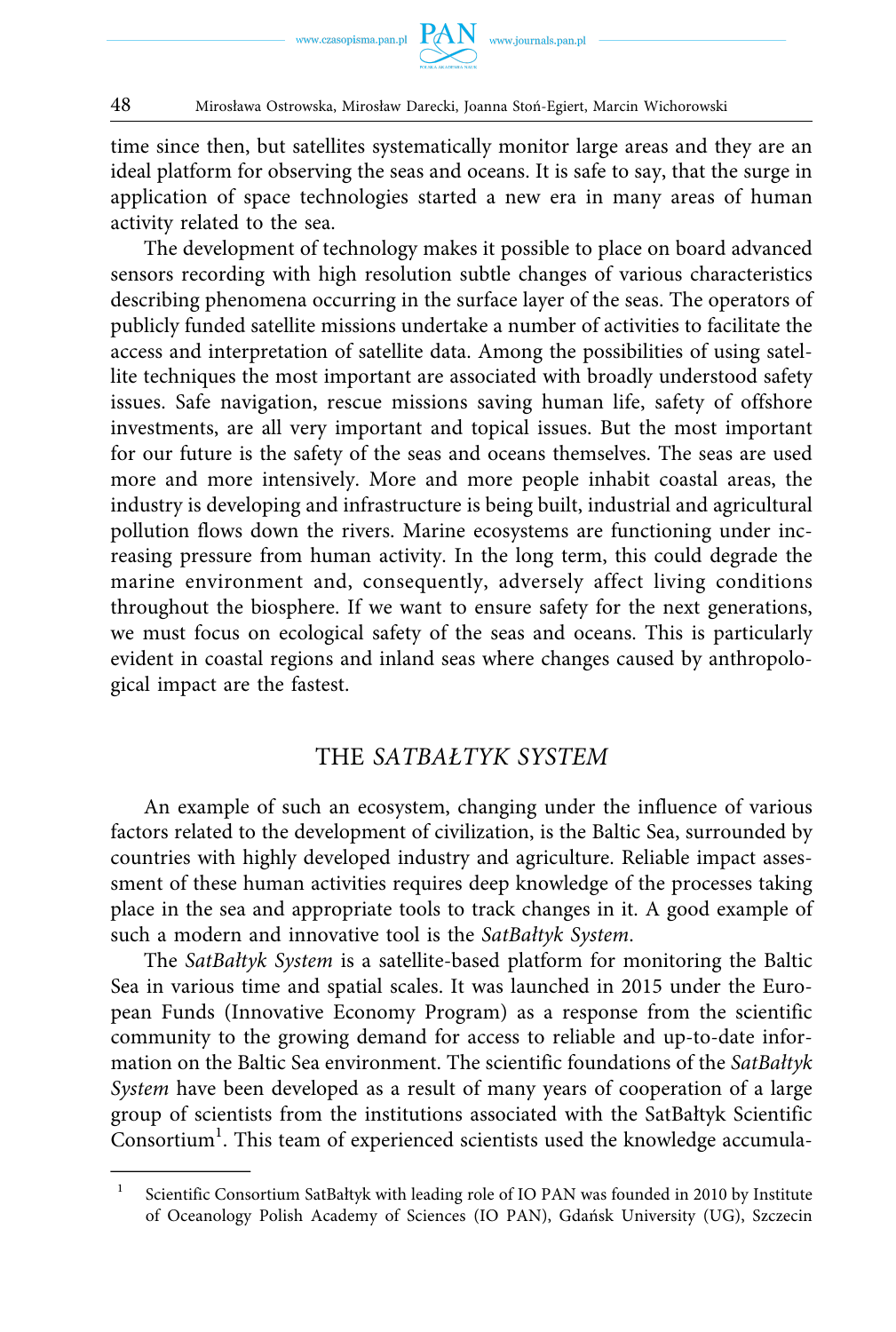ted over the years about the processes taking place in the Baltic Sea environment combined with many years of analysis of the relationships between the optical properties of waters and the content of substances that shape these properties, as well as many innovative proprietary solutions and advanced research methods. Suffice it to say, that work on the development of the algorithms used in the SatBałtyk System has been going on in Poland for the last 20 or even 30 years<sup>2</sup>.

These studies were based on traditional research methods. They include measurements of many hydrological, optical, biological and geo-chemical parameters carried out directly in the water and laboratory analyzes of research material in collected samples. Naturally, the data collected in this way mainly describe a small section of the sea surface limited to the area and time in which the measurements were conducted. Analyses of such data must take into account the inaccuracies associated with the natural variability of the marine environment at different time and spatial scales. There is no doubt that satellite observations that can cover large sea area in a single instant could be a perfect tool to study the marine environment. But it is also indisputable that the quality of this data largely depends on proper verification. The main assumption during the development of the system of satellite monitoring of the Baltic Sea environment was that it can only be reliable and credible if it uses multiple sources of information. Figure 1 shows schematically the main elements of the complex infrastructure of the *SatBałtyk System* and the data sources, based on which the characteristics describing the Baltic Sea ecosystem are determined.

To ensure the accuracy and credibility of provided parameters a very complex information flow system has been organized. The satellite data are used for the day-to-day monitoring of large sea areas. Simultaneously, an important role is played by *in situ* measurements from continuous monitoring systems (buoys, fixed platforms, shore stations and others) and research vessels. At the stage of developing the *SatBałtyk System*, *in situ* data was necessary to develop models and algorithms for the determination of actual physical, chemical and biological characteristics of seawater from satellite data; now they are mainly used to validate and verify the accuracy of the environmental characteristics provided by the *SatBałtyk System*. Last but not least, the system contributed to the advancement

University (US) and Pomeranian Academy in Słupsk (APS) for developed and launched a system of a near real-time monitoring of the Baltic Sea environment within the project funded by the European Union through European Regional Development Fund, (contract No. POIG.01.01.02-22-011/09. 2 For more details see: B. Woźniak, A. Krężel, M. Darecki, S.B. Woźniak, R. Majchrowski,

M. Ostrowska, Ł. Kozłowski, D. Ficek, J. Olszewski, J. Dera, Algorithm for the remote sensing of the Baltic ecosystem (DESAMBEM). Part 1: Mathematical apparatus. Oceanologia 50 (4) 2008, pp. 451–508; M. Darecki, D. Ficek, A. Krężel, M. Ostrowska, R. Majchrowski, S.B. Woźniak, K. Bradtke, J. Dera, B. Woźniak, Algorithms for the remote sensing of the Baltic ecosystem (DESAMBEM). Part 2: Empirical validation. Oceanologia 50(4) 2008, pp. 509–538, and the works cited therein.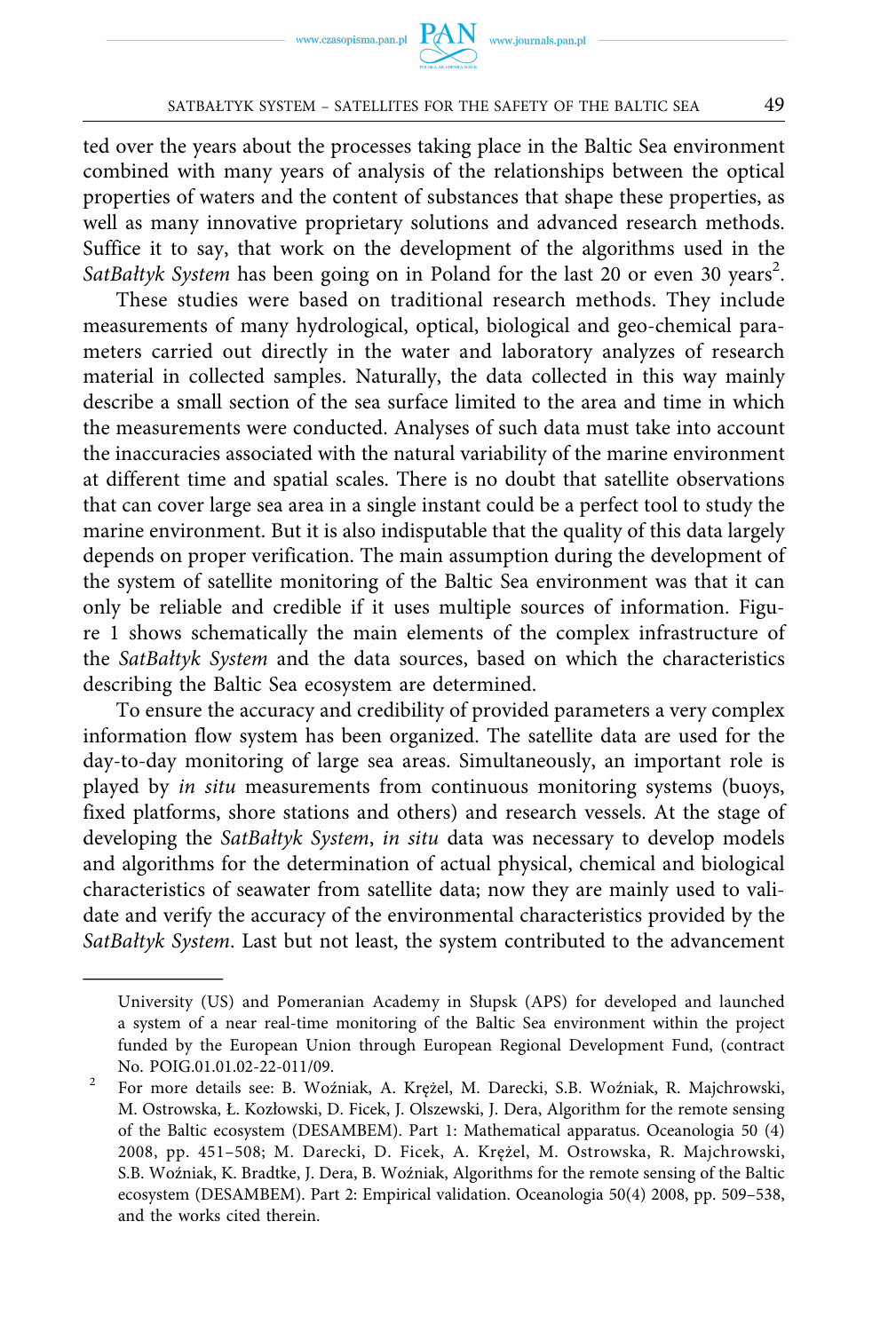www.czasopisma.pan.pl



50 Mirosława Ostrowska, Mirosław Darecki, Joanna Stoń-Egiert, Marcin Wichorowski



**Figure 1.** Scheme of the *SatBałtyk System* infrastructure

of knowledge, as a result of which new algorithms are still being developed by the team of researchers from institutions within the Consortium.

Another important element of the *SatBałtyk System* infrastructure is a set of hydrodynamic and eco hydrodynamic prognostic models based on the physical and biochemical principles governing the spatial distributions of the relevant parameters. Models included in the set have been expanded or modified during the *SatBałtyk System* development. Their main task is to reconstruct the satellite data when, due to cloud cover, such data couldn't be provided from optical and infrared satellite sensors. The geographical location of the Baltic Sea, frequent cloud cover, specific properties of the Baltic atmosphere and, above all, complex optical properties of its waters, mean that the operational use of satellite remote sensing in the monitoring of the Baltic Sea environment, encounters additional barriers compared to most of the other basins Many applications require constant and reliable monitoring of the sea, and for them any interruptions in the stream of satellite information can be considered as a serious weakness of the system providing data for them. Developed advanced and innovative methodology of merging the satellite and modelled data allows delivering a live and uninterrupted assessment of the current state of the Baltic Sea environment, even when satellite data acquisition could not be performed<sup>3</sup>.

The solutions used in the *SatBałtyk System* enable providing in the website <http://www.satbaltyk.pl>comprehensive, precise and high-quality data describing the Baltic Sea environment. All the parameters are available in the form of maps

<sup>&</sup>lt;sup>3</sup> These methods are described in detail in M. Konik, M. Kowalewski, K Bradtke, M. Darecki, The operational method of filling information gaps in satellite imagery using numerical models, Int. J. Appl. Earth Obs. Geoinformation, (75) 2019, pp. 68-82, [https://doi.org/10.1016/j.](https://doi.org/10.1016/j.jag.2018.09.002)  [jag.2018.09.002](https://doi.org/10.1016/j.jag.2018.09.002)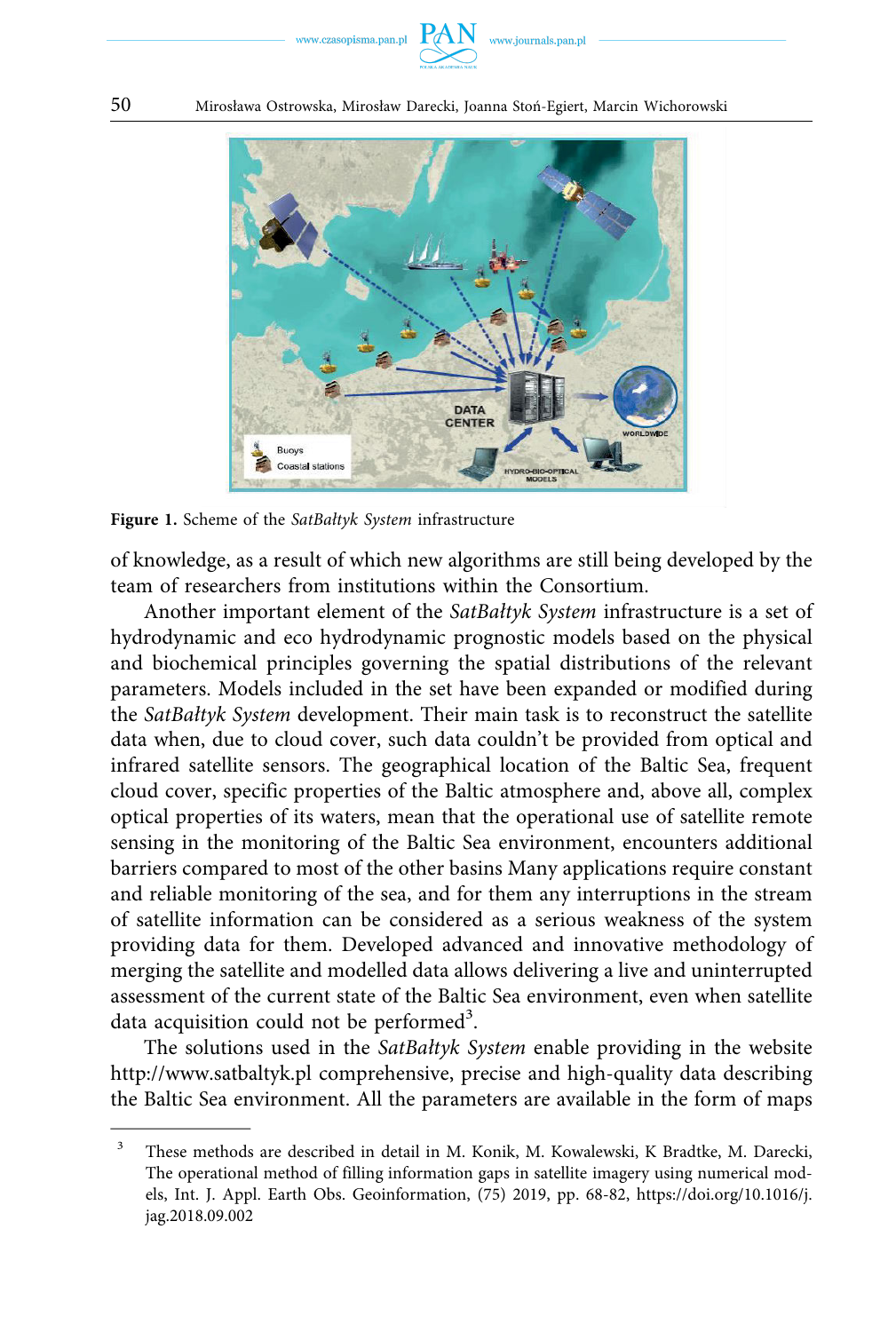#### SATBAŁTYK SYSTEM – SATELLITES FOR THE SAFETY OF THE BALTIC SEA 51

presenting their spatial variability over the entire Baltic or in its selected area (see Fig. 2). System already provides information covering the last 20 years, and this period will still be expended. All parameters are divided into eight categories: 1. Atmosphere, meteorology (e.g. air temperature, atmospheric pressure, cloudiness, wind speed and direction, distribution of solar radiation at the sea surface), 2. Hydrology (e.g. temperature and salinity of the water at different depths, the dynamic state of the sea surface, sea level), 3. Ocean optics (e.g. concentrations of optically active seawater constituents and their absorption coefficients of solar radiation), 4. Radiation budget (e.g. downward and upward flows and doses of long- and short-wave solar radiation, sensible and latent heat), 5. Sea water components (e.g. phytoplankton biomass, the concentration of phytoplankton pigments at different depths in the sea), 6. Phytoplankton, photosynthesis (e.g. spectral distribution of photosynthetically active radiation and energy absorbed by phytoplankton, vertical distribution of the yield of photosynthesis and rate of primary production), 7. Coastal zone (e.g. width of the dry beach, range of beach inundation), 8. Hazards (historical data). What is important, the spatial distributions of these parameters are available to users at different depths, and if necessary, also for different wavelengths of visible light in near real-time. Apart from the common oceanographic parameters of the marine environment, the system determines also advanced parameters, describing a more complex natural processes and characteristics. Many of these characteristics are unique, and their values are not determined operationally by any other comparable system $^4$ . It enables not only to track long-term changes in the marine environment but also to comprehensively analyze processes taking place in Baltic ecosystems, such as:

- The influx and distribution of the solar radiation energy consumed during various processes in the atmosphere-sea system;
- The radiation balance of the sea surface;
- The optical conditions in which photosynthesis of organic matter takes place and the condition of marine plant communities;
- Distributions of sea surface temperature (SST) and the links between this temperature and various phenomena occurring in the sea;
- Hazards and effects due to storm states in the coastal zone of the sea.

<sup>4</sup> More detailed information on the *SatBałtyk System* is contained in the following works: B. Woźniak, K. Bradtke, M. Darecki, J. Dera, J. Dudzińska-Nowak, L. Dzierzbicka, D. Ficek, K. Furmańczyk, M. Kowalewski, A. Krężel, R. Majchrowski, M. Ostrowska, M. Paszkuta, J. Stoń-Egiert, M. Stramska, T. Zapadka, SatBaltic – A Baltic environmental satellite remote sensing system – an ongoing Project in Poland. Part 2: Practical applicability and preliminary results. Oceanologia 53(4) 2011, pp. 925–958, doi:10.5697/oc.53-4.925; B. Woźniak, K. Bradtke, M. Darecki, J. Dera, L. Dzierzbicka, D. Ficek, K. Furmańczyk, M. Kowalewski, A. Krężel, R. Majchrowski, M. Ostrowska, M. Paszkuta, J. Stoń-Egiert, M. Stramska, T. Zapadka, T., SatBaltic – A Baltic environmental satellite remote sensing system – an ongoing Project in Poland. Part 1: Assumptions, scope and operating range. Oceanologia 53(4) 2011, pp. 897–924. and in the works cited therein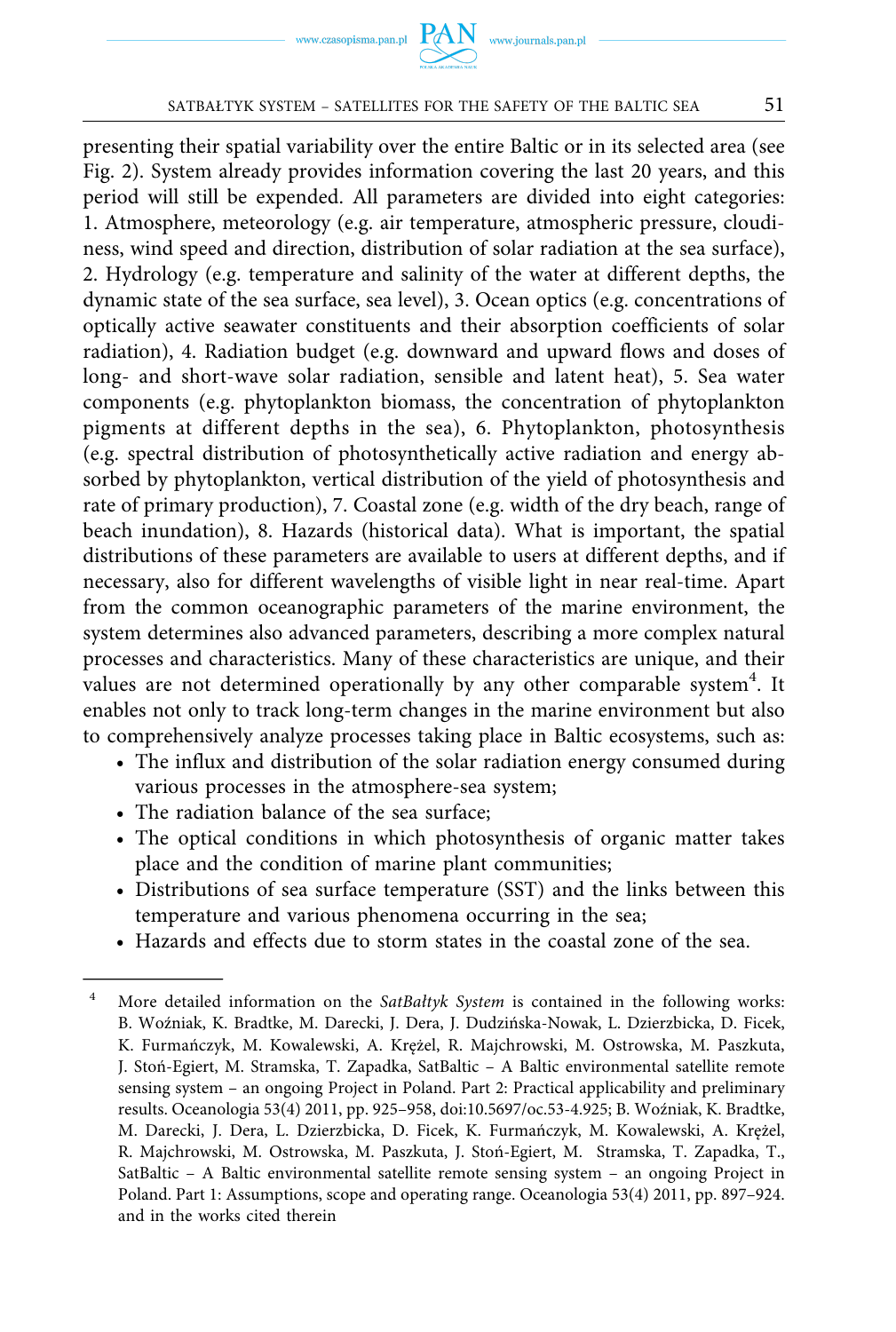



52 Mirosława Ostrowska, Mirosław Darecki, Joanna Stoń-Egiert, Marcin Wichorowski

**Figure 2.** An exemplary map of the distribution of chlorophyll values in a selected area of the Baltic Sea. For each point on the map, you can also read the exact values of the selected parameter. (source: www.satbaltyk.pl).

#### **SAFETY**

The holistic information provided by the *SatBałtyk System* describes a sea- -coast-atmosphere system as a whole, including, what is important and unique, vertical and spectral variability of physical, chemical and biological parameters. Such information can be essential for protection and management of the marine environment, in particular for the assessment of safety, condition, transformations and the functioning of the Baltic ecosystem, as well as the safety of various aspects of human activity in this environment.

For many years, the Baltic ecosystem has been struggling with eutrophication. It is excessive growth of algae due to the increased availability of nutrients deposited from the many land sources. Due to the progressive eutrophication and many other phenomena indicating the degradation of the Baltic environment, agreements were concluded at the international level to prevent this threat. To restore the Baltic to conditions unaffected by eutrophication by 2021, the Helsinki Commission (HELCOM) issued its Baltic Sea Action Plan (BSAP) in 2007, by which the countries around the Baltic Sea committed themselves to reduce emissions of compounds causing eutrophication<sup>5</sup>. The effects of the im-

<sup>5</sup> Baltic Marine Environment Protection Commission, Baltic Sea Environment Proceedings No. 143, Eutrophication Status of the Baltic Sea 2007-2011, A concise thematic Assessment, HELCOM, Helsinki 2014, p. 7 et seq.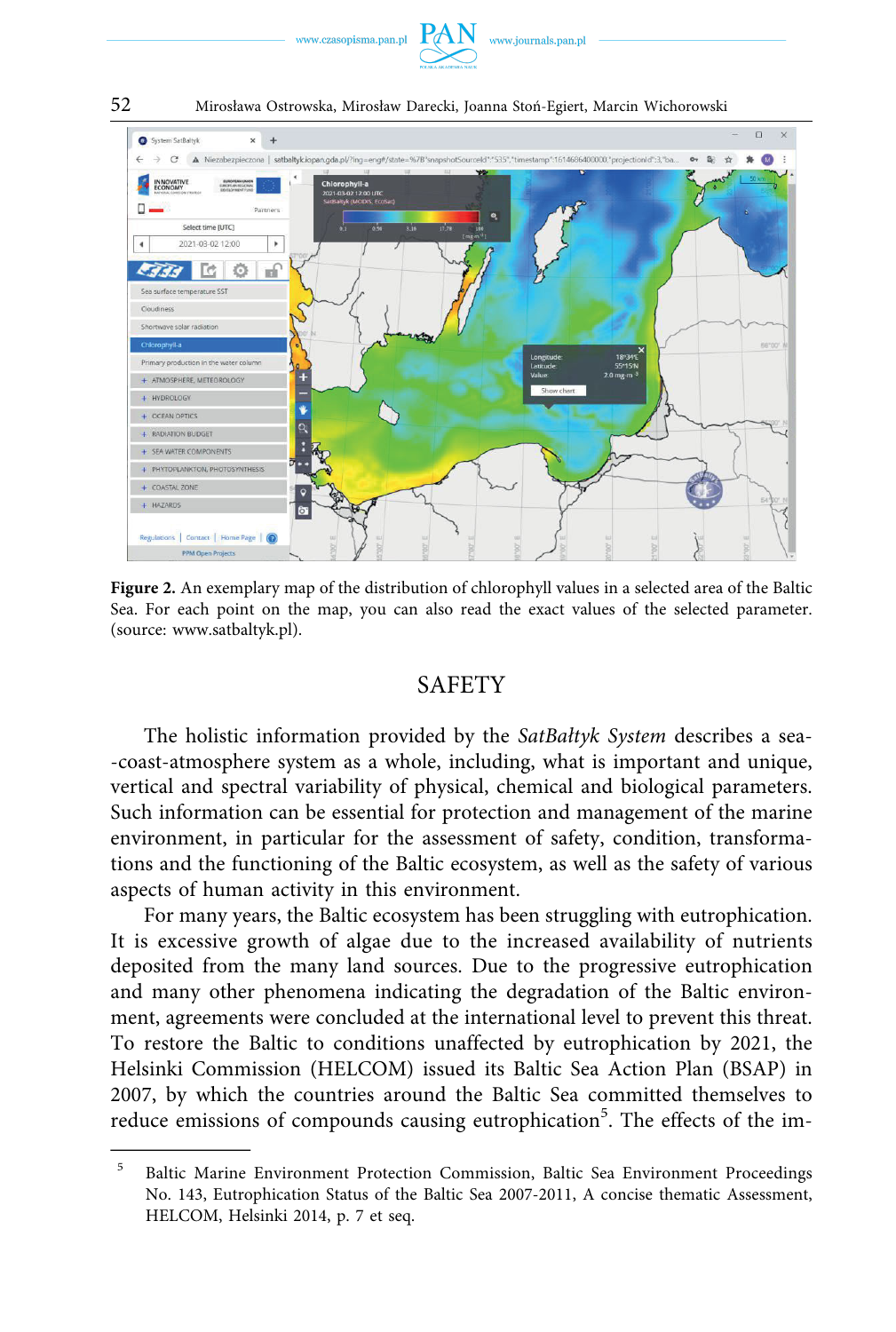



#### SATBAŁTYK SYSTEM – SATELLITES FOR THE SAFETY OF THE BALTIC SEA 53

plementation of the Plan are assessed based on multi-faceted analyses of a set of several different environmental parameters. One of the commonly used core indicators of the condition of the marine environment is the average chlorophyll-a concentration in the surface water  $(0 - 10 \text{ m})$  during summer (June – September) annually determined based on *in situ* measurements. This makes it possible to include in the analysis the maximum of this concentration at depth, where the two main limiting factors – the intensity of solar radiation penetrating the water column and the concentration of nutrients in the water – create optimal conditions for photosynthesis. Usually, satellite data can provide information only about the parameters related to the surface of the water. However, thanks to the algorithm used for approximating the vertical distributions of total chlorophyll which took into consideration the principal features of these distributions, specific to the Baltic waters, not only values but also the temporal evolution of the core indicator can be easily calculated and provided from the *SatBałtyk System*  (Fig. 3).



**Figure 3.** The averaged over the layer 0-10m chlorophyll a concentration for the summer (June – September) in years 2011-2016. The map presents mean values, standard deviations determined based on data from the *SatBałtyk System* for regions used by HELCOM.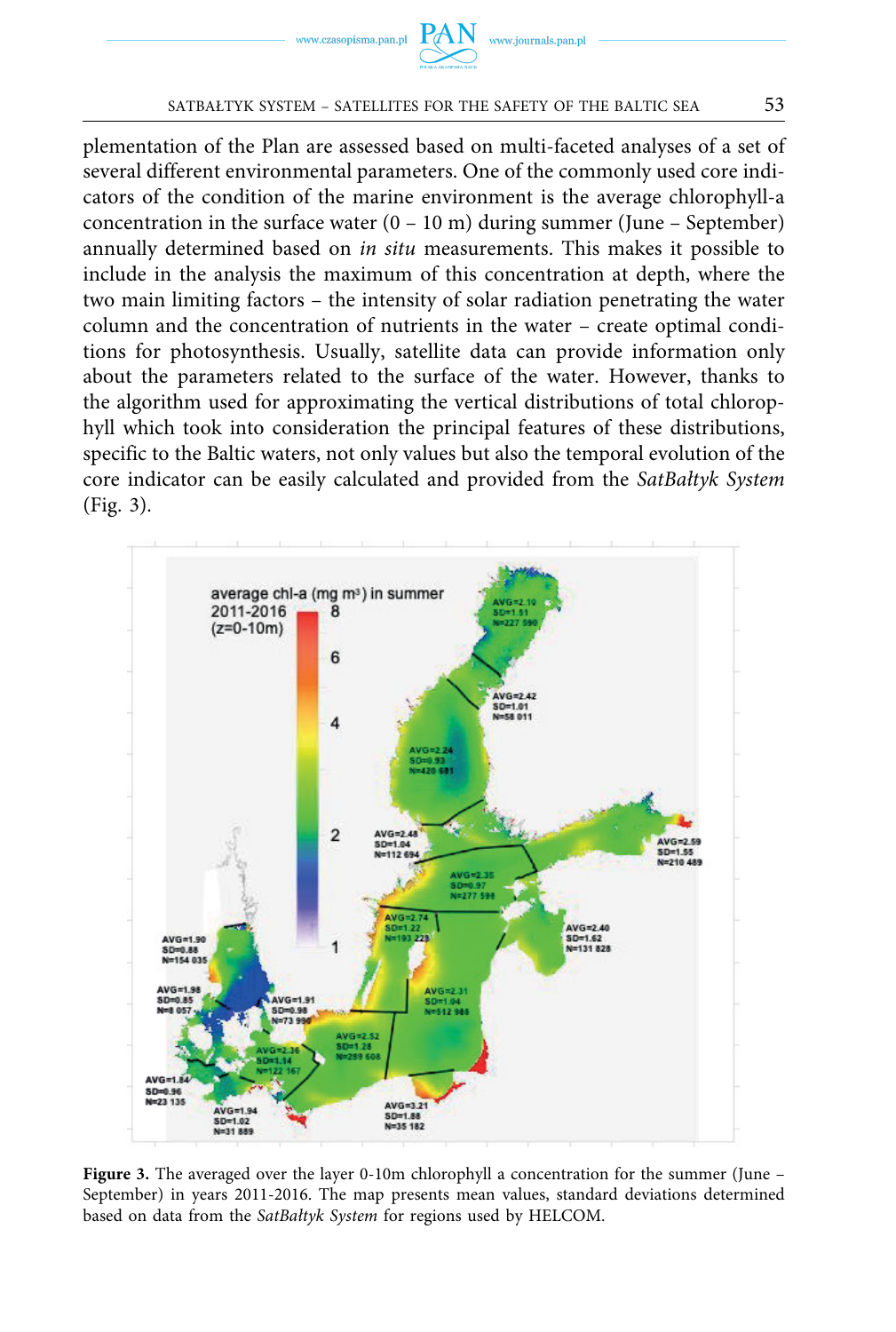

At the same time, without a doubt, the values obtained on the basis of daily, verified information available in the *SatBałtyk System,* reflect the variability of the environmental condition of the Baltic Sea much better than single-point measurements. The *SatBałtyk System* also offers information on the development of algae as a result of eutrophication. The analysis of data of primary production enables fast assessment of changes in the last decade without involving significant resources in measurement campaigns. An example of such an assessment is in Figure 4, presenting the annual values of primary production averaged for the entire Baltic Sea for the decade 2010-2019.



Figure 4. The total yearly primary production and the trend line for the entire Baltic Sea determined using data from the *SatBałtyk System*.

Supporting environmental protection is an obvious task performed by the *SatBałtyk System*. However, this is not the only possibility of using its resources in the context of security. Another issue – human safety and security of various human activities in the marine environment can equally well be assisted by information from the System. In rescue operations, during the search for survivors, information about the direction and speed of movement of objects in the water is extremely important. Owing to the use of hydrodynamic models, in the *SatBałtyk System*, current information and short-term forecasts of the direction of sea currents and waves are available and can be applied. They can prove to be a valuable support for rescue services in situations where time is decisive for the success of a mission. On the other hand, the analysis of historical data provided in the *SatBałtyk System* can significantly increase the probability of planned rescue scenarios in the areas covered by the surveillance and enables the prevention of dangerous events. One such example is the analysis presented in Fig. 5. It shows spatial variability of sea currents in the Polish coastal zone within the period 2011-2016.

Knowledge of the most common directions, average speeds of currents and their stability in this area is important for many safety-related areas. This applies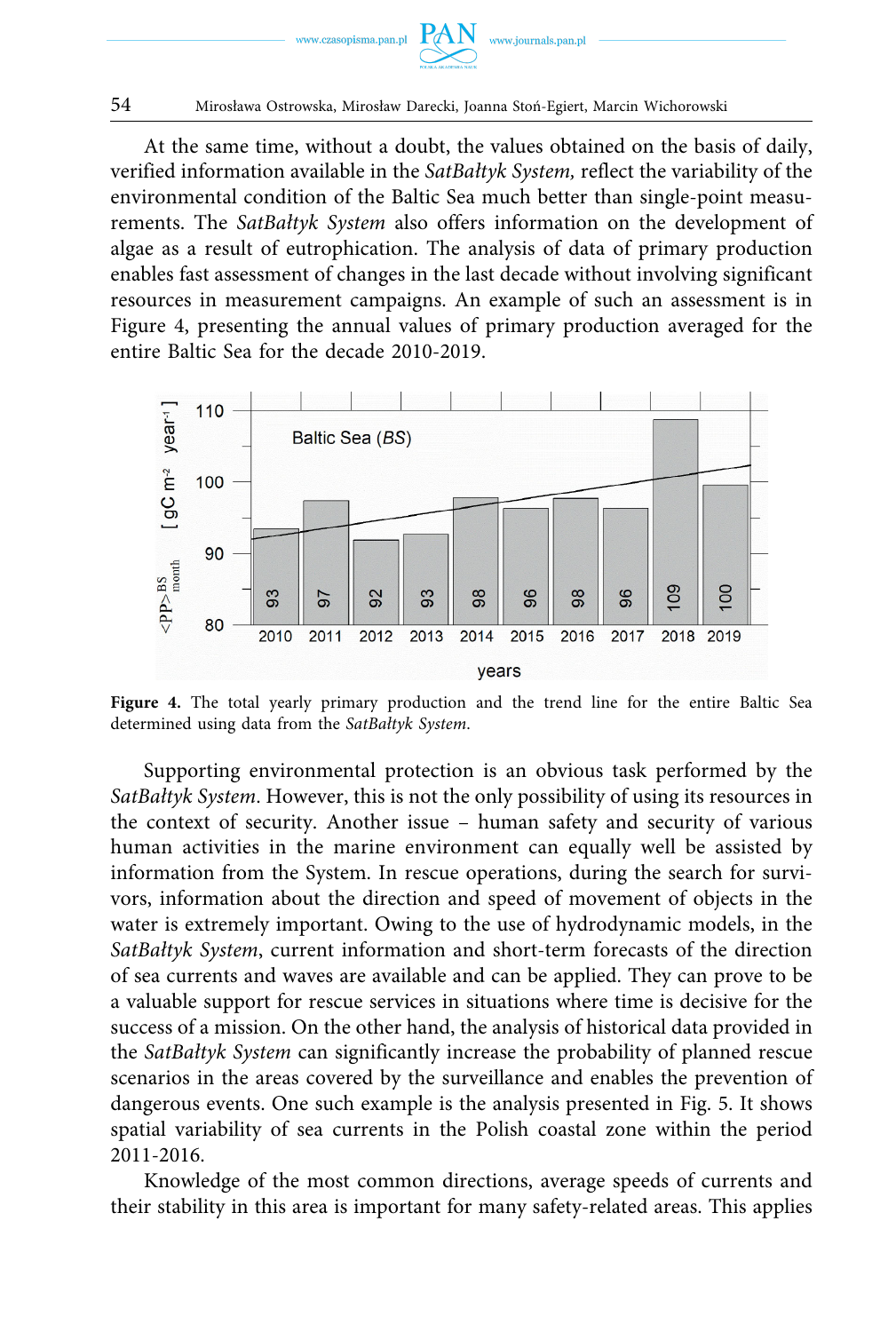

SATBAŁTYK SYSTEM – SATELLITES FOR THE SAFETY OF THE BALTIC SEA 55



**Figure 5.** The spatial variability of mean sea current speed and sea current stability at a surface in the area of Polish coastal waters within the period 2011-2016 determined using data from the *SatBałtyk System*.

not only to saving human lives. Preventing and limiting the effects of various types of environmental threats that may affect health and safety of inhabitants of coastal regions or security of investments in coastal areas requires that this type of information be considered already at the planning stage.

All this information is made available without any restrictions to any entity interested in using it. Easy access and relatively low cost of data acquisition make satellite data more and more commonly used for various purposes, providing valuable support also in decision-making processes. The number of professional applications of information obtained from satellites is systematically increasing. However, this often requires the introduction of appropriate legal regulations also at the international level, recognizing information obtained from satellite data as a fully acceptable source of information about the marine environment, in many cases even equivalent to data obtained by classical, *in situ* methods. This aspect still requires a lot of activity and initiatives, especially at the national level. When considering satellite data as a source of reliable and useful information in applications related to various security issues, this data should be easily and safely available. That aspect seems to be already more or less solved, and nowadays, many user-oriented systems guarantee such constant access to appropriate and reliable satellite information, among them the Copernicus Marine Environment Monitoring Service (CMEMS) at European level and the *SatBałtyk System*, as a regional solution. This should not be overlooked when discussing the use of satellite techniques in any activities related to various security aspects.

In the case of oceanographic data, growing awareness of the benefits of using data from various sources results in activities that enable the development and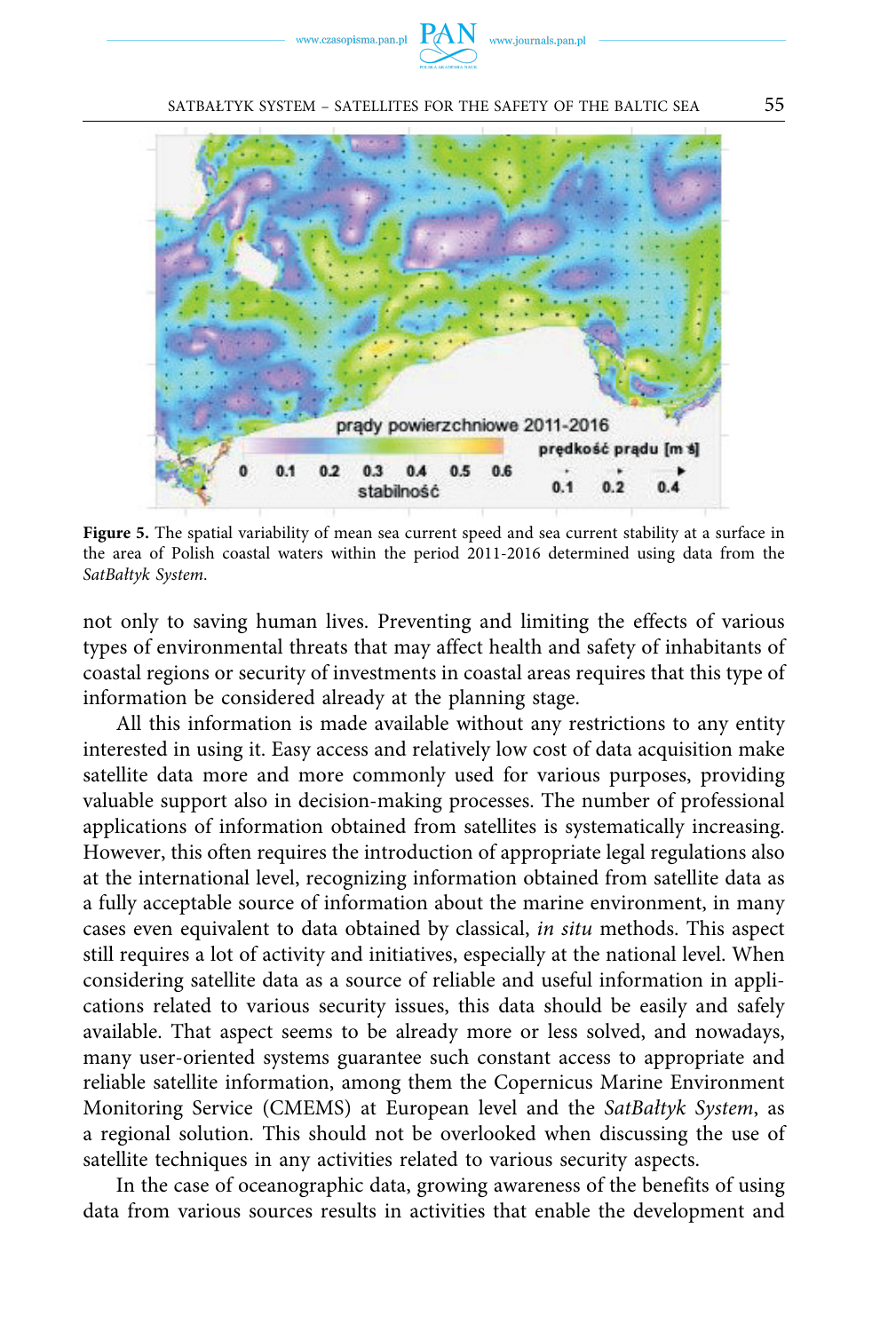

deployment of infrastructure for data management and the provision of FAIR<sup>6</sup> and open access to oceanographic data resources. This is not a trivial problem, it includes secure data storage, its proper description and professional access systems. Polish organizations engaged in research and exploitation of marine resources have been involved in activities targeting harmonization, integration and coordinated provisioning of environmental data resources for many years. In 2018, two consortia gathering most of the organizations involved in marine research and continuous acquisition of oceanographic data: POLMAR<sup>7</sup> and the Scientific Consortium SatBałtyk, both led by IO PAN, joined forces as the eCUDO<sup>8</sup> partnership to organize and deploy the system delivering demanded oceanographic data and products to the users. Deployment of a unified system providing access to data resources managed by key scientific organizations in Poland will give added value for the national economy through the increase of data availability for all stakeholders, with a concurrent decrease of the total cost of data acquisition, management and exchange. The system is open for all stakeholders and ready to aggregate other organizations and data sources, with view to solving the most pressing problem of discovery of all available sources of data, their harmonization, and ensure their safe storage and distribution.

### SUMMARY

Easily accessible, verified and up-to-date information is the basis for the effectiveness of all activities not only related to safety. The possibilities of using the *SatBałtyk System* described in a nutshell do not exhaust the possible applications of satellite techniques to increase the safety of people, the environment and infrastructure related to the sea. It is extremely important and strengthening the position of Poland on the international arena, that the Polish science contributes to the construction of an economy based on knowledge and sustainable development, the main feature of which should be an ecosystem-based approach

<sup>6</sup> FAIR data are data which meet principles of Findability, Accessibility, Interoperability, and Reusability. The acronym and principles were defined in Wilkinson, M., Dumontier, M., Aalbersberg, I. *et al.* The FAIR Guiding Principles for scientific data management and stewardship. *Sci Data* 3, 160018 (2016). <https://doi.org/10.1038/sdata.2016.18>7 POLMAR Scienitific Consortium– with leading role of IO PAN was founded in 2012 by

Institute of Oceanology Polish Academy of Sciences (IO PAN), Institute of Meteorology and Water Management National Research Institute (IMGW), Maritime Institute in Gdańsk (IMG), Polish Geological Institute National Research Institute (PIG PIB), National Marine Fisheries Research Institute (MIR PIB) and University of Technology in Gdańsk (PG).<br><sup>8</sup> "Elektroniczne Centrum Udostępniania Danych Oceanograficznych eCUDO.pl" (eng. Ocea-

nographic Data and Information System – ODIS) is a Project No POPC.02.03.01-00-0062/18- 00 funded within the frame of Operational Programme Digital Poland for 2014-2020, managed by Digital Poland Project Centre (CPPC) with allocated budget 3.5M EUR (84,63% –ERDF, 15,37% national budget).